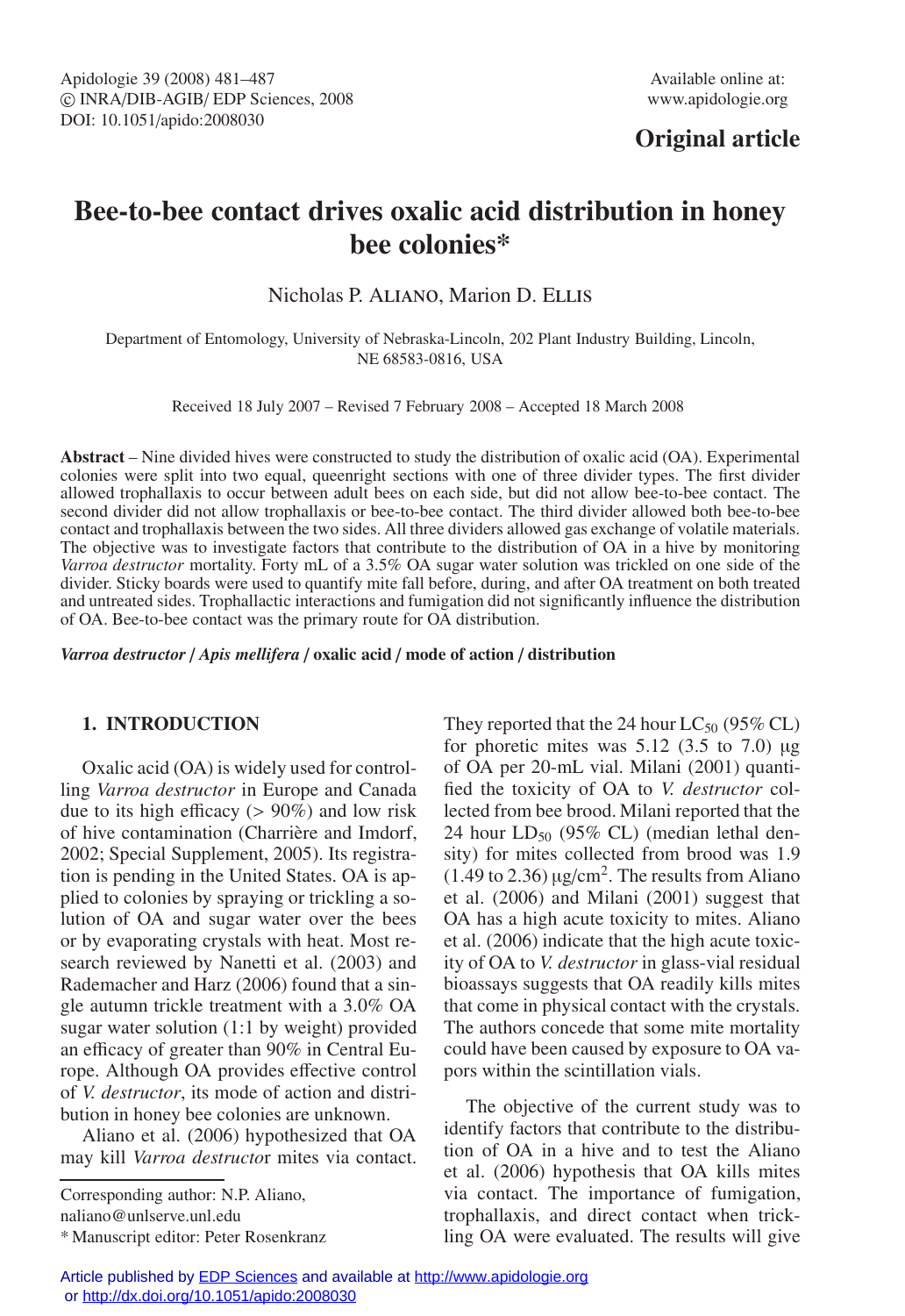

**Figure 1.** Left: split-unit Langstroth hive with single-screen divider. Right: screened bottom board with opposing entrances.



**Figure 2.** Left to right: double screen divider and queen excluder divider.

beekeepers and researchers insight as to how OA is distributed in hives. Our results provide guidance for selecting application techniques that maximize the efficacy of OA.

## **2. MATERIALS AND METHODS**

#### **2.1. Construction of divided (split-unit) hives**

We designed and built 9 divided single-story Langstroth hives in June, 2005. Our hives resembled standard, single story Langstroth beehives. We modified the boxes by splitting them into two equal sections that held 4 frames each (Fig. 1). The sections were separated using one of 3 different dividers. All dividers had a  $2 \times 46.5$  cm wooden frame that formed bee-tight seals between the sides of the hive body, the inner cover, and the bottom board. The first divider (single-screen divider) had a 585 cm2 area in its center made from 8-mesh screen and it allowed trophallaxis and gas exchange between bees on the two sides. The second divider (double-screen divider) had a  $585 \text{ cm}^2$  area in its center made from two pieces of 8-mesh screen that were separated by a two cm gap. It allowed gas exchange, but did not allow trophallaxis between the two sides. The third divider (queen excluder divider) had a  $585 \text{ cm}^2$  area in its center made from plastic queen excluder that allowed worker bees to move freely between the two sides. It allowed trophallaxis, gas exchange, and bee-to-bee contact between the two sides. The three dividers described above are shown in Figure 2.

All divided colonies had a separate entrance for each side. The entrances faced opposing directions

to minimize the drift of adult bees from side-to-side. In addition, the bottom board was fitted with 8-mesh screen that allowed mites to fall onto a sticky board placed below the screen. This allowed us to independently monitor mite fall on each side of the divider (Fig. 1).

Our divided hives were designed to allow us to examine the distribution of OA by treating one side and monitoring the resulting mite fall in both the treated and untreated sections. We expected similar mite fall on the sides that were treated with OA regardless of divider. Our intention was to correlate mite fall on the untreated section with divider type. The design of our dividers allowed us to restrict the amount of adult bee interaction between each half-unit and ranged from complete isolation (double-screen divider) to minimal isolation (queen excluder divider) as described above.

#### **2.2. Stocking of hives**

We stocked the 9 divided hives by splitting *V. destructo*r-infested colonies from an apiary located at the University of Nebraska Agricultural Research and Development Center on June 29, 2005. The apiary was composed of a mixture of Carniolan and Italian honey bees (*Apis mellifera* L.). At this time, all hives were given a solid-wood divider. Each side of the divided hive was furnished with a frame of capped brood, a frame of honey, a frame of pollen, and an empty frame with foundation. This resulted in 4 frames for each side and 8 frames for the entire divided Langstroth hive. Adult bees were transferred to the units directly on the combs from which the splits were made. The hives were immediately sealed and moved approximately 56 km to the University of Nebraska-Lincoln East Campus. A 15 day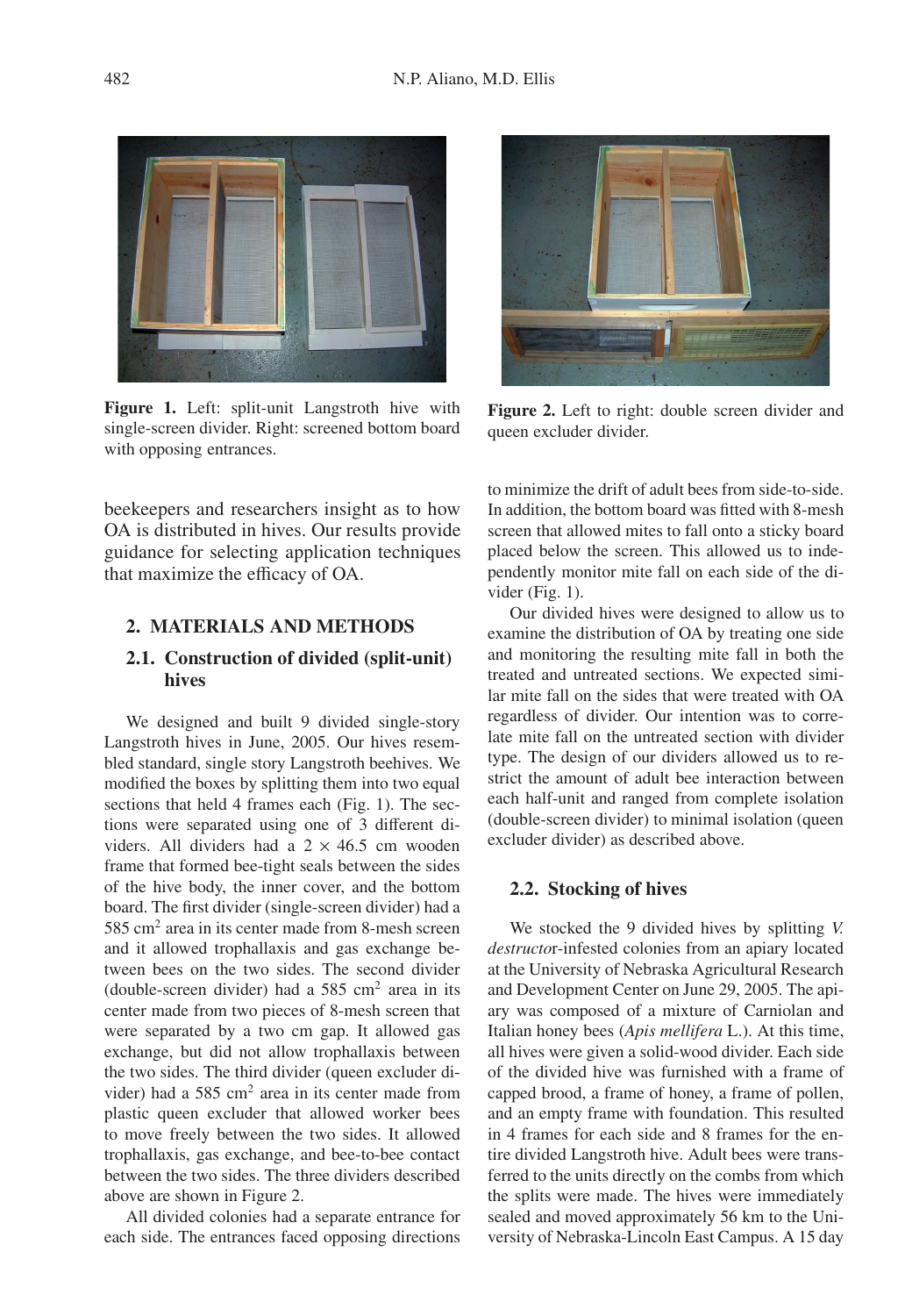old queen cell was placed in each side of the divided colonies the following day (June 30). The hives were then left untouched for approximately two weeks. This period allowed mites to emerge from brood cells and gave the virgin queens time to mate and begin laying eggs.

We randomly assigned the 9 hives to three treatment groups. Three hives were assigned to each of three treatment groups (single-screen divider, double-screen divider, and queen excluder divider). We removed the solid-wood dividers that were used when the units were stocked and replaced them with the appropriate dividers listed above. We also verified that each side of the divided colony was queenright and that sealed brood was not present. Only divided hives that had successfully reared a queen on each side were included in this experiment. We used queen cells to make each side queenright resulting in hives devoid of capped brood during treatment. This ensured that all mites present in the hives were phoretic on adult bees and vulnerable to OA treatment.

#### **2.3. Treatment and data collection**

We replaced the sticky boards prior to OA application (July 15). One side of the 9 divided hives was treated with 40 mL of a 3.5% OA sugar water solution (sugar:water) (1:1) (w:w). The OA solution was trickled from above the frames between each occupied bee-way using a 100 mL syringe and an effort was made to maximize contact with the adult bee population. This dose was chosen based on a review article for treating colonies with minimal capped brood (Rademacher and Harz, 2006).

The sticky boards were replaced and mite fall counted at 2, 4, and 6 days post-treatment (July 17, 19, and 21). A Checkmite® strip was placed in each half-hive to quantify remaining mites (July 21) (the experimental mite population had not previously exhibited coumaphos resistance). Sticky boards were replaced every 48 hours until no mites were detectable (July 23 and 25). Use of the Checkmite® strips allowed us to quantify the total number of mites in each hive prior to OA application. We added the total number of mites recovered 2, 4, and 6 days after OA treatment to the number of mites recovered after Checkmite® strips were placed in the hives. This enabled us to calculate the posttreatment percentage mite fall at 2, 4, and 6 days.

#### **2.4. Replication**

We replicated the entire experiment to increase the power of our tests (September 2005). The materials and methods were similar to those listed in sections 2.2 and 2.3 above. The only difference was that queen cells were not added to the hives. Instead, we allowed the bees to rear a queen from a small patch of eggs that was deliberately left when the units were stocked. Like adding queen cells, allowing the units to rear their own queen ensured that the hives would be void of capped brood during experimentation.

## **2.5. Experimental design and statistical analysis**

We used a split-plot experimental design to analyze our data. The whole plot factor was divider type (single-screen, double-screen, and queen excluder) and the whole plot unit was the entire hive. The split-plot factor was treatment with OA (treated and untreated) and the split-plot unit was a half hive. We used the percentage reduction in varroa infestation 2, 4, and 6 days post-treatment as our response variable. We blocked by the month in which the experiment was conducted (July and September) to account for variance in the total mite infestation between the two replicates.

We analyzed the data using PROC MIXED (SAS Institute, 2003) and separated means using a paired *t*-test ( $\alpha$  = 0.05). We assumed random blocks, although the assumption of fixed blocks did not change the results. We used the Kenwood-Rogers degrees of freedom adjustment. We used PROC UNIVARIATE and PROC GPLOT (SAS Institute, 2003) to verify our assumptions of normality and constant variance.

## **3. RESULTS**

#### **3.1. Forty eight hour pre-treatment mite fall**

The 48 h pre-treatment mite fall was  $31.2 \pm$ 4.1 mites per split-unit hive in the July replicate  $(n = 18)$  and  $45.3 \pm 7.6$  mites per split-unit hive in the September replicate  $(n =$ 18). The pre-treatment mite fall was not significantly different for the sides scheduled to receive OA versus the sides scheduled to be left untreated for either replicate  $(t = 0.22, df =$ 32,  $P = 0.8236$ ).

#### **3.2. Total mite infestation**

The total number of mites recovered per split-unit hive was  $389 \pm 52$  mites (*n* =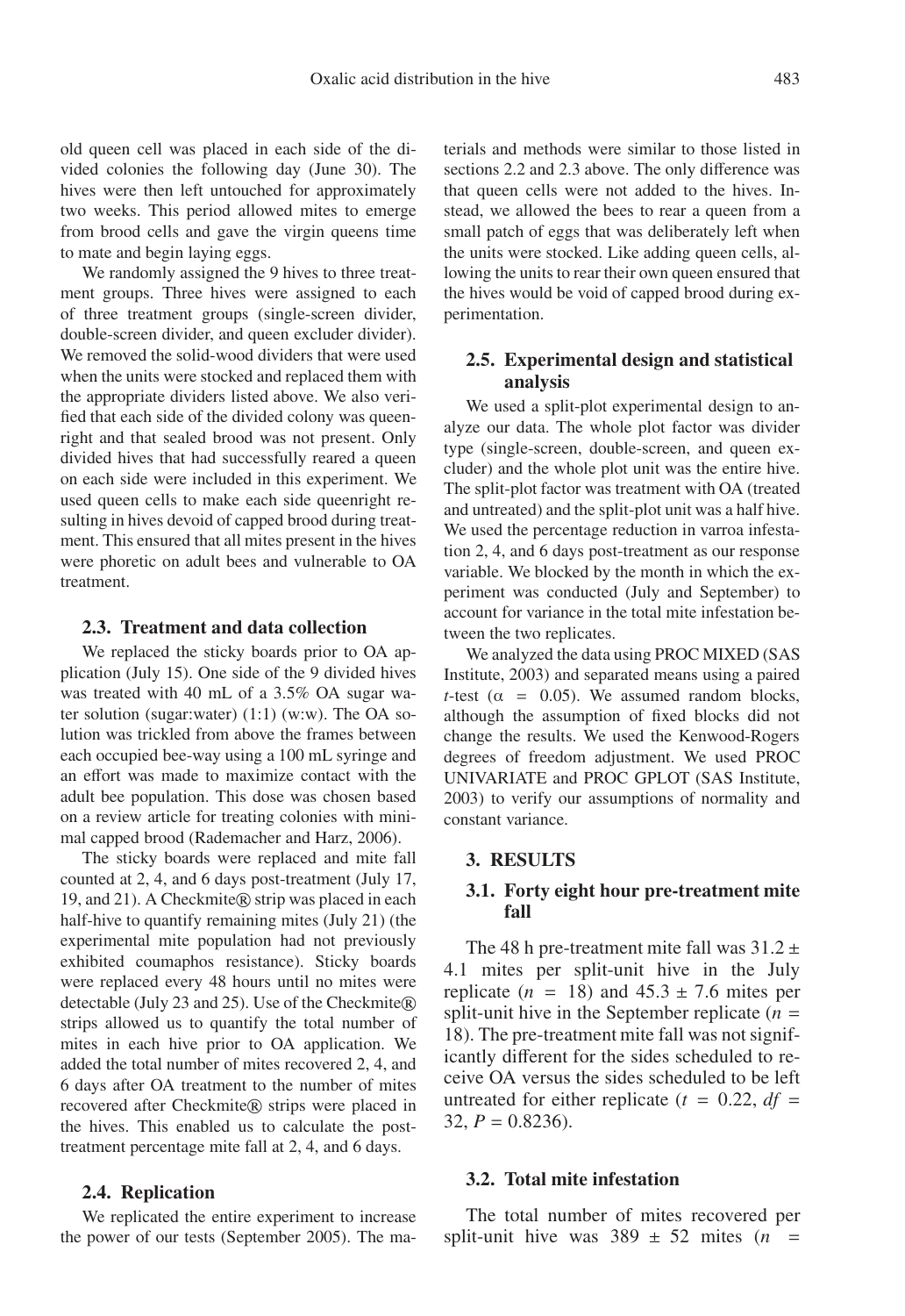| effect                                 | numerator $df$              | denominator df | F     |        |
|----------------------------------------|-----------------------------|----------------|-------|--------|
| divider                                | 2                           | 14             | 5.9   | 0.0142 |
| treatment                              |                             | 75             | 853.8 | 0.0001 |
| $divider \times treatment$             | 2                           | 75             | 75.8  | 0.0001 |
| time                                   | 2                           | 75             | 38.1  | 0.0001 |
| $divider \times time$                  | 4                           | 75             | 0.9   | 0.4567 |
| treatment $\times$ time                | $\mathcal{D}_{\mathcal{L}}$ | 75             | 0.1   | 0.8994 |
| $divider \times treatment \times time$ | 4                           | 75             | 0.2   | 0.9341 |

**Table I.** *F*tests for RCBD split-plot in time.

18) for the July replicate. The total number of mites recovered per split-unit hive was  $665 \pm 52$  mites (*n* = 18) for the September replicate. The total varroa infestation in the September replicate was 276±73 mites greater per split-unit hive than the July replicate  $(t =$ 3.76,  $df = 34$ ,  $P = 0.0006$ .

## **3.3. Randomized Complete Block Design (RCBD) split-plot in time**

Our assumptions of normality and constant variance were met. We used the Shapiro-Wilk test in the UNIVARIATE procedure of SAS to verify normality. The Shapiro-Wilk test indicated that our data was normal  $(P =$ 0.5722). In addition, a symmetric box-plot and a straight-lined normal probability plot confirmed normality. A plot of the residual versus the predicted values revealed no obvious patterns and was indicative of data that had constant variance.

In total, there were 18 split-unit hives that were sampled at 2, 4, and 6 days post-treatment. Eighteen hives multiplied by 3 sample intervals equals 54 observations per replicate. Fifty four observations in the July replicate plus 54 observations in the September replicate sum to 108 total observations. The response variable was percentage reduction in varroa infestation. See Table I for a summary of the *F* tests for the RCBD splitplot in time effects.

There was significant divider  $\times$  treatment interaction  $(P = 0.0001)$ . The factor 'time' was not part of this interaction so we analyzed the main effect for time. The time effect was significant  $(P = 0.0001)$ . There was a 43.1 ± 3.6% (*n* = 36), 51.4 ± 3.6% (*n* = 36) and  $58.5 \pm 3.6\%$  (*n* = 36) reduction in varroa infestation at 2, 4, and 6 days after OA application. The above means represent the average mite fall per split-unit hive regardless of divider type or treatment.

Significantly more mites fell by day 6 than by days 2 or 4. Explicitly,  $8.4 \pm 1.8\%$  more mites fell by day 4 versus day 2 ( $t = 4.73$ ,  $df = 75$ ,  $P = 0.0001$ ,  $7.1 \pm 1.8\%$  more mites fell by day 6 versus day 4 ( $t = 3.98$ ,  $df = 75$ ,  $P = 0.0001$ , and  $15.4 \pm 1.8\%$  more mites fell by day six versus day 2 ( $t = 8.71$ ,  $df = 75$ ,  $P = 0.0001$ .

## **3.4. RCBD split-plot on 6 day percentage mite fall**

The analysis of the RCBD split-plot in time confirmed that it was appropriate to only model the 6 day percentage mite fall because more mites fell by day 6 than days 2 and 4. To simplify our model, we removed the time factor and used 6 day percentage mite fall as our sole response variable in our subsequent data analysis. This reduced the total number of observations from 108 to 36 (108 total observations/3 time intervals = 36 observations for 6 day percentage mite fall). See Table II for a summary of the *F* tests for the RCBD split-plot on 6 day percentage mite fall.

There was significant divider  $\times$  treatment interaction  $(P = 0.0001)$ . We did not consider the main effects of divider and treatment because of the significant interaction term. Rather, we analyzed the simple effects to draw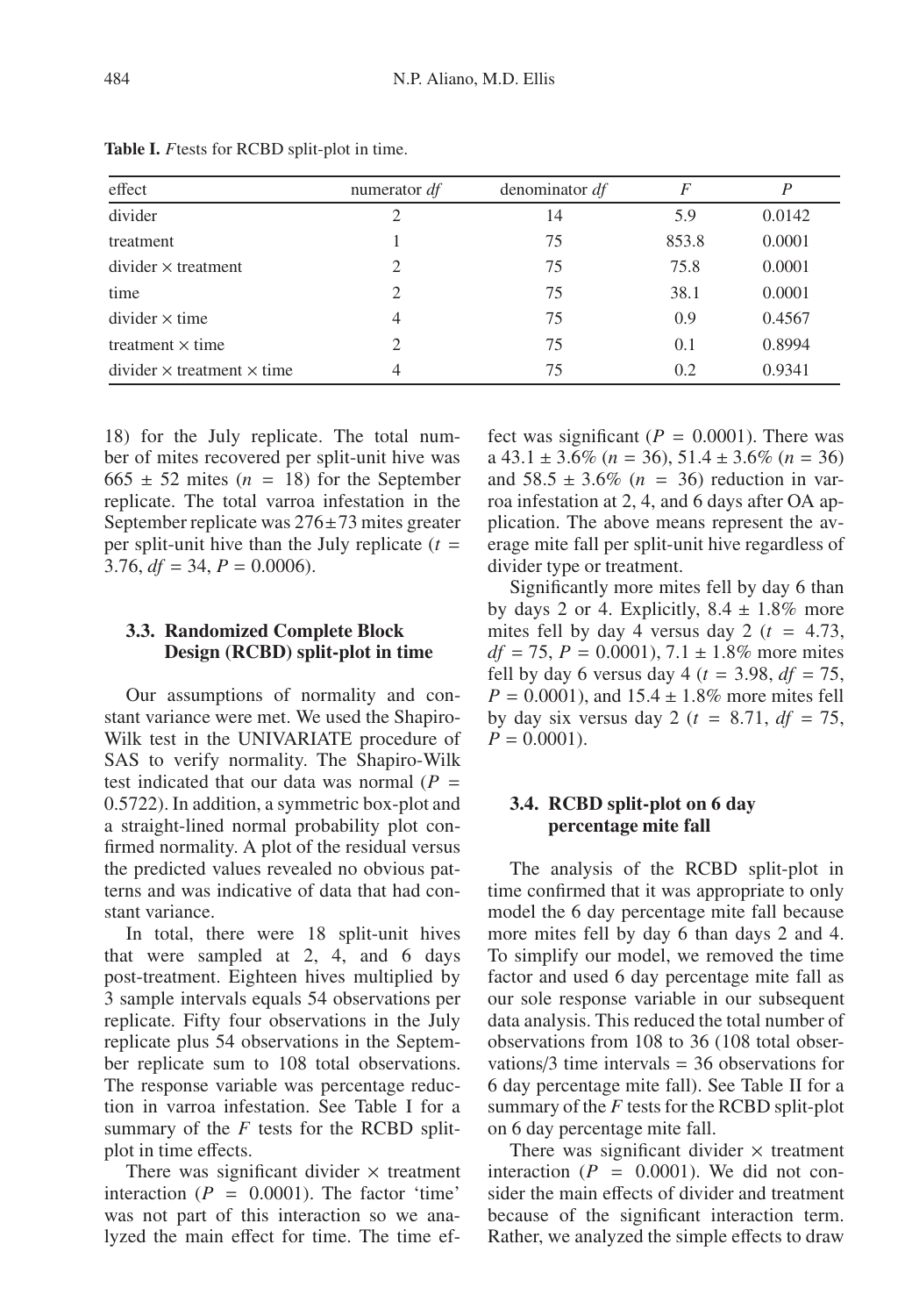| effect                     | numerator df | denominator df |       |        |
|----------------------------|--------------|----------------|-------|--------|
| divider                    |              |                | 6.8   | 0.0086 |
| treatment                  |              |                | 179.6 | 0.0001 |
| $divider \times treatment$ |              |                | 18.0  | 0.0001 |

**Table II.** *F*tests for RCBD split-plot on 6 day percentage mite fall.

**Table III.** Percentage reduction in varroa infestation 6 days post-treatment. Estimates with different letters indicate significant differences ( $t$ -test,  $\alpha = 0.05$ ).

| divider type / treatment         | estimate $\pm$ standard error | n |
|----------------------------------|-------------------------------|---|
| single screen / oa* treated side | $73.3 \pm 7.5$ a              | 6 |
| double screen / oa treated side  | $84.8 \pm 7.5$ a              | 6 |
| queen excluder / oa treated side | $80.5 \pm 7.5$ a              | 6 |
| single screen / untreated side   | $22.6 \pm 7.5$ b              | 6 |
| double screen / untreated side   | $25.2 \pm 7.5$ b              | 6 |
| queen excluder / untreated side  | $64.6 \pm 7.5$ c              | h |

\* oxalic acid.

conclusions about these two factors. Table III is a summary of the six treatment means reported as percentage reduction in varroa infestation. Treatment combinations in the divider/treatment column with 'OA treated side' indicate that OA was applied. Treatment combinations in the divider/treatment column with 'untreated side' indicate that OA was not applied.

The sides that were treated with OA had significantly more mite fall than the untreated sides for all 3 dividers. When only considering the units with single-screen divider, sides that were treated with OA had  $50.7 \pm 5.4\%$  greater mite fall than the sides left untreated  $(t = 9.33$ ,  $df = 15$ ,  $P = 0.0001$ ). When only considering the units with double-screen divider, sides that were treated with OA had  $59.6 \pm 5.4\%$ greater mite fall than the sides left untreated  $(t = 10.96, df = 15, P = 0.0001)$ . When only considering the units with queen excluder divider, sides that were treated with OA had  $15.9 \pm 5.4\%$  greater mite fall than the sides left untreated ( $t = 2.92$ ,  $df = 15$ ,  $P = 0.0105$ ).

There was no difference in the percentage mite fall on the sides that were treated with OA for all three dividers. When only considering the sides that were treated with OA; units with double-screen dividers had  $4.4 \pm 7.8\%$  greater mite fall than units with queen excluder dividers ( $t = 0.55$ ,  $df = 22.2$ ,  $P = 0.5849$ ), units with double-screen dividers had  $11.5 \pm 7.8\%$ greater mite fall than units with single-screen dividers ( $t = 1.46$ ,  $df = 22.2$ ,  $P = 0.1579$ ), and units with queen excluder dividers had 7.1  $\pm$  7.8% greater mite fall than units with single-screen dividers  $(t = 0.91, df = 22.2,$  $P = 0.3742$ .

When only considering the untreated sides, units with the queen excluder divider had significantly more mite fall than units containing either single- or double-screen dividers. When only considering the untreated sides, units with the queen excluder divider had  $39.3 \pm 7.8\%$  greater mite fall than units containing double-screen dividers ( $t = 5.01$ ,  $df =$ 22.2,  $P = 0.0001$ ) and units with the queen excluder divider had  $42.0 \pm 7.8\%$  greater mite fall than units containing single-screen dividers  $(t = 5.35, df = 22.2, P = 0.0001)$ . The percentage mite fall on the untreated sides was not significantly different for units containing the single-screen versus the double-screen dividers ( $t = 0.34$ ,  $df = 22.2$ ,  $P = 0.7403$ ).

#### **4. DISCUSSION**

As expected, the percentage mite reduction was not significantly different on the sides of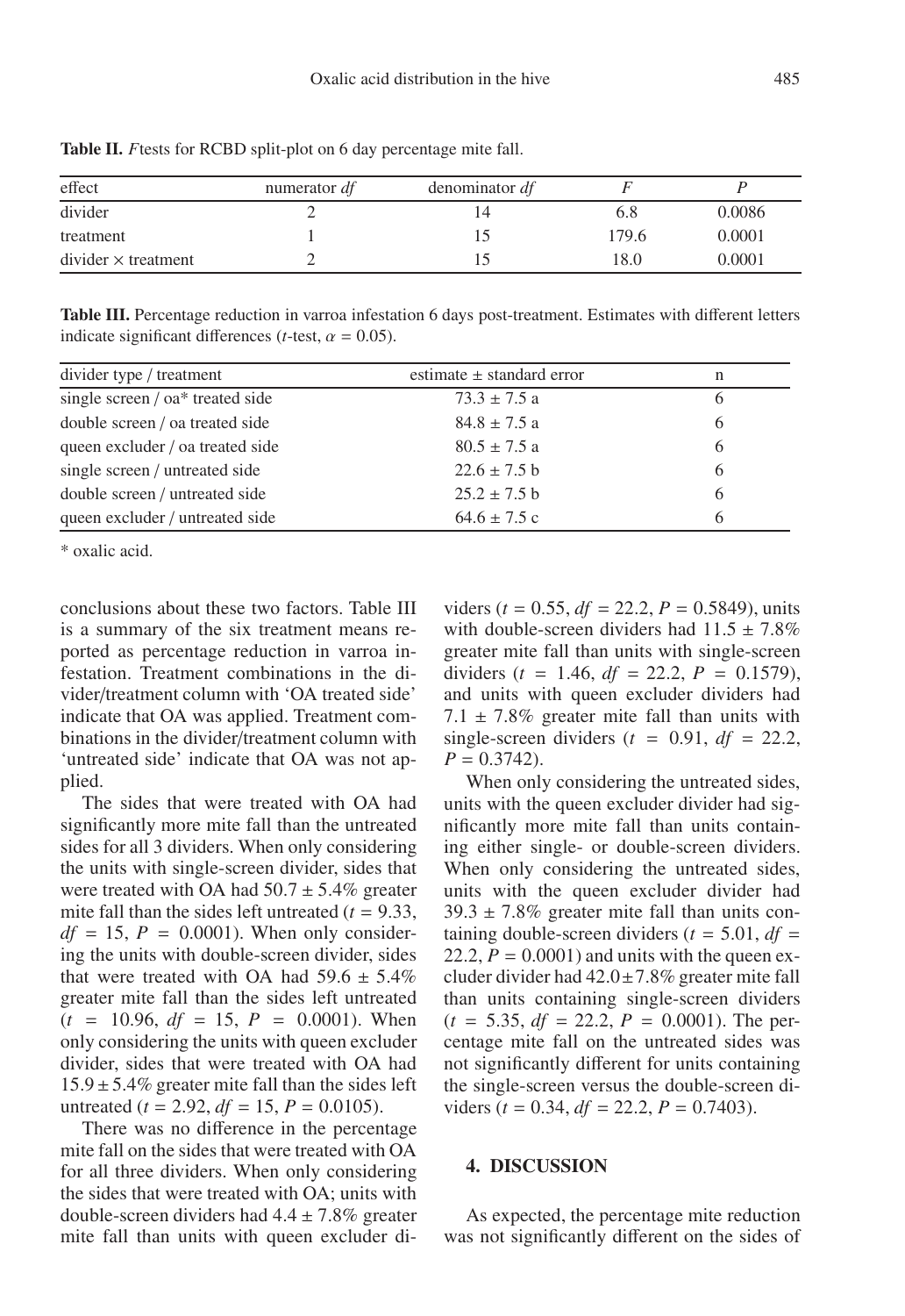the divided hives that were treated with OA regardless of divider type. Our intention was to correlate mite fall on the untreated side with divider type. Divided hives with singlescreen and double-screen dividers averaged 23 and 25% mite fall on their untreated sides after six days, respectively. Trophallactic interactions and fumigation did not significantly influence the distribution of OA as singlescreen and double-screen divided hives had similar mite fall on their untreated sides. As Table III illustrates, bee-to-bee contact was the primary route for OA distribution because divided hives with queen excluders had significantly more mite fall (65%) on their untreated sides than divided hives with singlescreen or double-screen dividers. Only the queen excluder divider permitted worker bees to move freely and allowed bee-to-bee contact between the two sides. We accept the Aliano et al. (2006) hypothesis that OA kills mites via contact.

Significantly more mites fell six days after OA application than 2 or 4 days after OA application. This statistic may be interpreted several ways. One interpretation is that OA has residual activity against varroa for at least six days post-treatment. Charrière et al. (2004) and Gregorc and Planinc (2004) report that mite fall can occur over a 3 week period in hives treated with OA. Another interpretation is that a portion of the varroa mites exposed to OA experience a drawn-out death. Aliano et al. (2006) and Milani (2001) demonstrate that OA has a high acute toxicity to mites in laboratory bioassays. These studies do not quantify the chronic toxicity of OA to *V. destructor* because of the impossibility of sustaining mite populations for long periods of time away from their honey bee hosts. Perhaps the chronic toxicity of OA for phoretic mites in the hive environment is significantly less than the acute toxicity reported by Aliano et al. (2006) and Milani (2001).

One important assumption of our experiment was that the single-screen divider allowed trophallaxis to occur between adult bees on each side. This assumption held true throughout experimentation as we observed adult bees performing proboscis extensions and trophallactically interacting between the single-screen dividers. The role of trophallaxis in the distribution of Perizin (coumaphos) in honey bee colonies was investigated by van Buren et al. (1992). Van Buren et al. (1992) divided hives into three compartments with screens and traced the amount of coumaphos transferred between the sections via trophallaxis. Although trophallactic interactions were of minor importance in the distribution of coumaphos, the authors indicate that trophallaxis was occurring between the screened sections of the hive.

Anecdotal observations from beekeepers suggest that adult honey bees will ingest sugar water feed containing OA. We noticed small, pea-size pools of the OA sugar water solution on the top bars of several hives up to 6 days after OA application. We did not observe ingestion of the OA solution by adult bees and the pools eventually evaporated. If the anecdotal observation that bees will ingest sugar water containing OA is true, our results suggest that the concentration must be lower than 3.5% OA by weight. Our results only apply to the trickle method with a 3.5% OA sugar water solution (1:1) (w:w). The distribution of OA in honey bee colonies when the vaporizer method is used was not tested in our study. Our results give beekeepers and researchers insight as to how OA is distributed in hives and provide guidance for selecting application techniques that maximize the efficacy of OA.

## **ACKNOWLEDGEMENTS**

We thank Bill McCormick for his help with the design and construction of the divided hives. We also thank Jeremy Wagnitz for helping stock and move the hives and for counting varroa mites on sticky boards. Funding for this research was provided by an EPA regional PESP grant. Additional funding was provided by the Iowa and Wisconsin Beekeepers Associations.

**Les contacts entre abeilles sont responsables de la répartition de l'acide oxalique dans les colonies d'abeilles.**